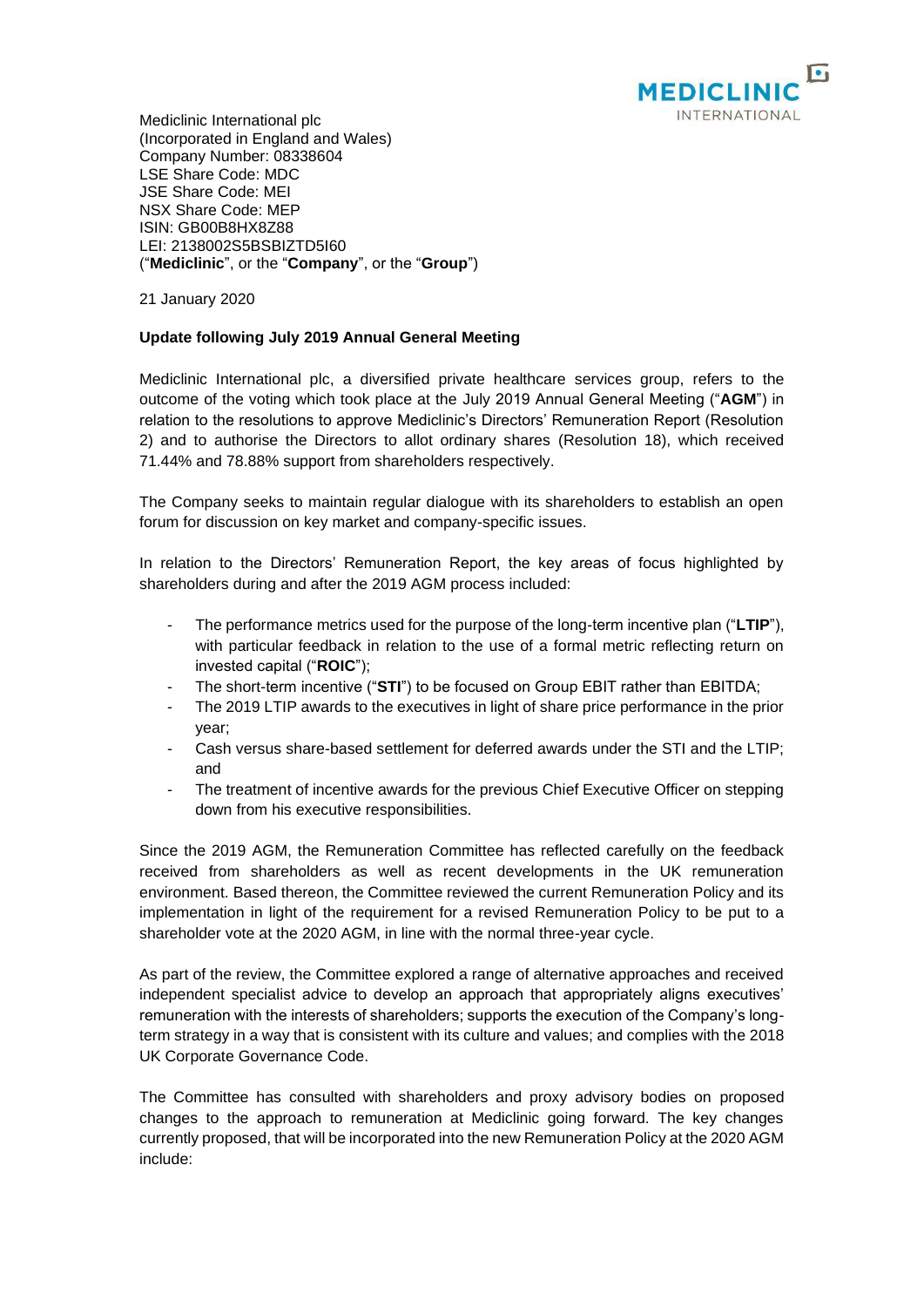- The use of a performance metric for the STI which incorporates depreciation and amortisation to reflect the asset base of the group and to improve alignment with shareholders;
- The inclusion in the LTIP of two new formal metrics that will measure the Group's ROIC and Patient Satisfaction to ensure that awards are aligned with the Group's long-term strategic goals;
- Settling deferred incentive awards in the form of shares rather than their cash equivalent at the end of the deferral period; and
- Other minor changes to reflect the provisions of the 2018 UK Corporate Governance Code.

The Committee is grateful for the time and constructive feedback that shareholders and the proxy advisory bodies have provided to date and will continue the engagement over the coming months as we seek to finalise the revised Remuneration Policy.

Further details on the revised Remuneration Policy and how it will be implemented in the financial year ending 31 March 2021 will be set out in the Company's Annual Report for the financial period ended 31 March 2020.

In relation to Resolution 18 to authorise the Directors to allot ordinary shares, the Board notes that the voting outcome reflects the differing market practice between the UK and South Africa, where shareholders in the latter jurisdiction usually approve more restricted levels of authority to issue shares and prefer to vote on the proposed allotments of shares on a case by case basis.

The Company has consulted regularly with its larger international shareholders on this matter. Many operate under policies that do not permit the UK standard level of authority to be supported, although a number do understand the Company's position. Although there is no present intention to exercise this authority, as a UK premium listed company, the Board considers it appropriate to seek authorities in line with the UK's Investment Association's Share Capital Management Guidelines, to allow the Company to respond to market developments and to enable allotments to take place to finance business opportunities as they arise. The Board will continue to engage with international shareholders on this topic, however, as the voting outcome reflects the difficulty in balancing the expectations of different markets, it is likely that there will continue to be significant votes against this resolution.

## **About Mediclinic International plc**

Mediclinic is an international private healthcare services group, established in South Africa in 1983, with divisions in Switzerland, Southern Africa (South Africa and Namibia) and the United Arab Emirates.

The Group's core purpose is to enhance the quality of life.

Its vision is to be the partner of choice that people trust for all their healthcare needs.

Mediclinic is focused on providing specialist-orientated, multi-disciplinary services across the continuum of care in such a way that the Group will be regarded as the most respected and trusted provider of healthcare services by patients, medical practitioners, funders and regulators of healthcare in each of its markets.

As at 30 November 2019, Mediclinic comprised 77 hospitals, five sub-acute hospitals, 13 day case clinics and 22 outpatient clinics. Hirslanden operated 17 hospitals, two day case clinics